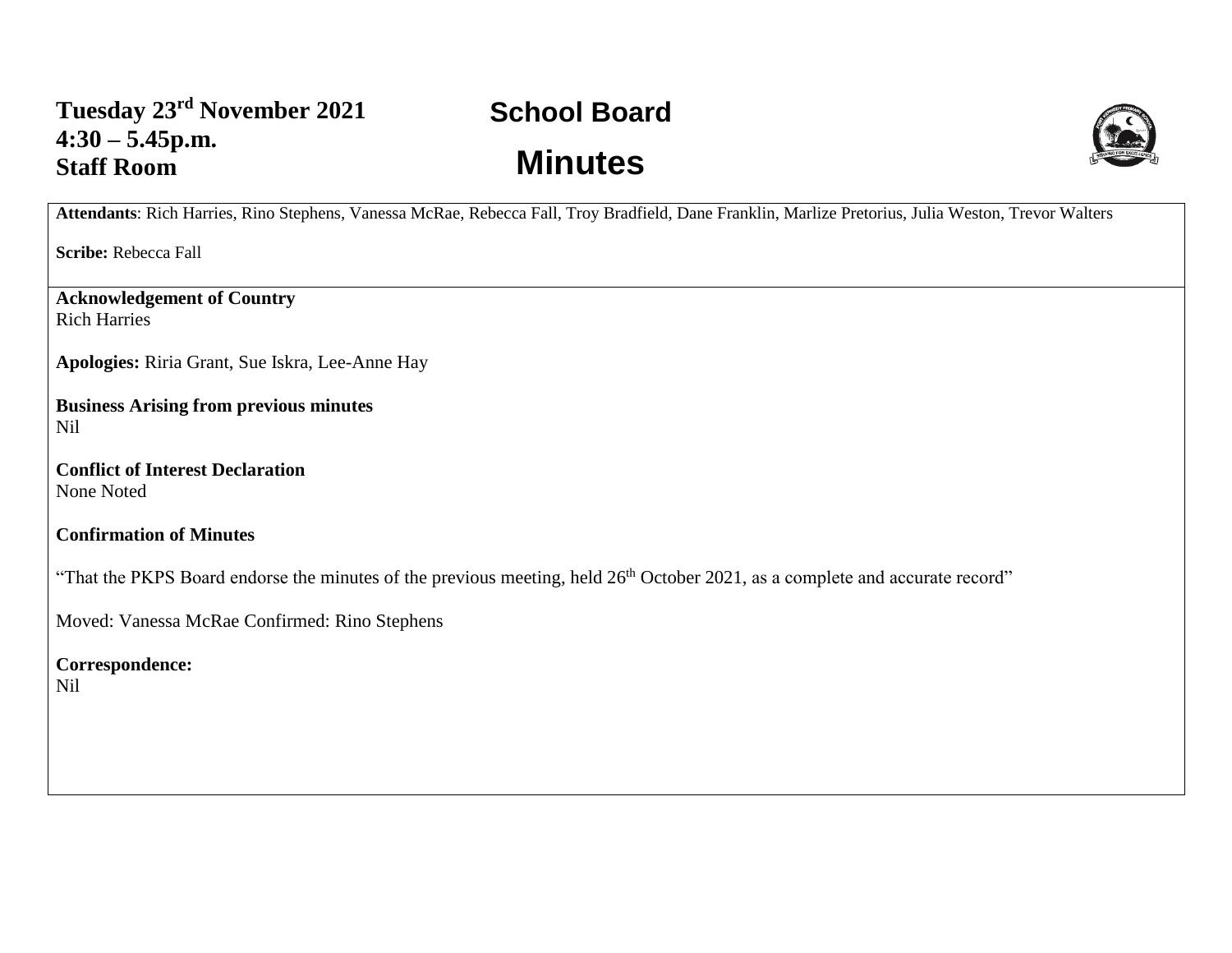| Item |                                                 | Presenter | <b>Summary of Discussion</b>                                                                                                     | Actions |
|------|-------------------------------------------------|-----------|----------------------------------------------------------------------------------------------------------------------------------|---------|
|      | 1. Principal Welcome and<br><b>Introduction</b> | Rich/Dane | Dane discussed that Term 4 has been a busy term. Shared with<br>School Board that the school is currently running a Teacher Pool |         |
|      |                                                 |           | for staffing for 2022. Both Deputies Nathan and Bec will be on                                                                   |         |
|      |                                                 |           | the panel alongside Dane. Explained that there will be breach                                                                    |         |
|      |                                                 |           | period before staffing is announced. Student reports are currently                                                               |         |
|      |                                                 |           | with teaching peers.                                                                                                             |         |
|      |                                                 |           |                                                                                                                                  |         |
|      |                                                 |           |                                                                                                                                  |         |
|      |                                                 |           |                                                                                                                                  |         |
|      |                                                 |           |                                                                                                                                  |         |
|      |                                                 |           |                                                                                                                                  |         |
|      | 2. Principals Report                            | Dane      | <b>Buildings and Grounds</b>                                                                                                     |         |
|      |                                                 |           | Science/STEM room:                                                                                                               |         |
|      |                                                 |           | -Grant to upgrade science room/ STEM room.                                                                                       |         |
|      |                                                 |           | - Vinyl will be placed throughout.                                                                                               |         |
|      |                                                 |           | -Water trough added.                                                                                                             |         |
|      |                                                 |           | -STEM and Science room may be closed for a period of time in                                                                     |         |
|      |                                                 |           | 2022 for work to be completed.                                                                                                   |         |
|      |                                                 |           | <b>Playground:</b>                                                                                                               |         |
|      |                                                 |           | -Still waiting on timeline for new play area.                                                                                    |         |
|      |                                                 |           | -Plans to be a shaded seated area for senior students.                                                                           |         |
|      |                                                 |           |                                                                                                                                  |         |
|      |                                                 |           | <b>Fogarty Progress Story</b>                                                                                                    |         |
|      |                                                 |           | -Dane shared with Board the progress story shared at the final                                                                   |         |
|      |                                                 |           | Fogarty conference.                                                                                                              |         |
|      |                                                 |           | <b>School Review</b>                                                                                                             |         |
|      |                                                 |           | -Date of School Review has changed to Term 2, Week 10, 2022.                                                                     |         |
|      |                                                 |           |                                                                                                                                  |         |
|      |                                                 |           | <b>Lunch Time</b>                                                                                                                |         |
|      |                                                 |           | -Discussion around trialling a swap of play time with eating time.                                                               |         |
|      |                                                 |           | -Julia Weston raised parent concerns around running of canteen                                                                   |         |
|      |                                                 |           | due to swap in times.                                                                                                            |         |
|      |                                                 |           | -Dane explained that it is a P&C decision around when the<br>canteen opens, not the School Board.                                |         |
|      |                                                 |           |                                                                                                                                  |         |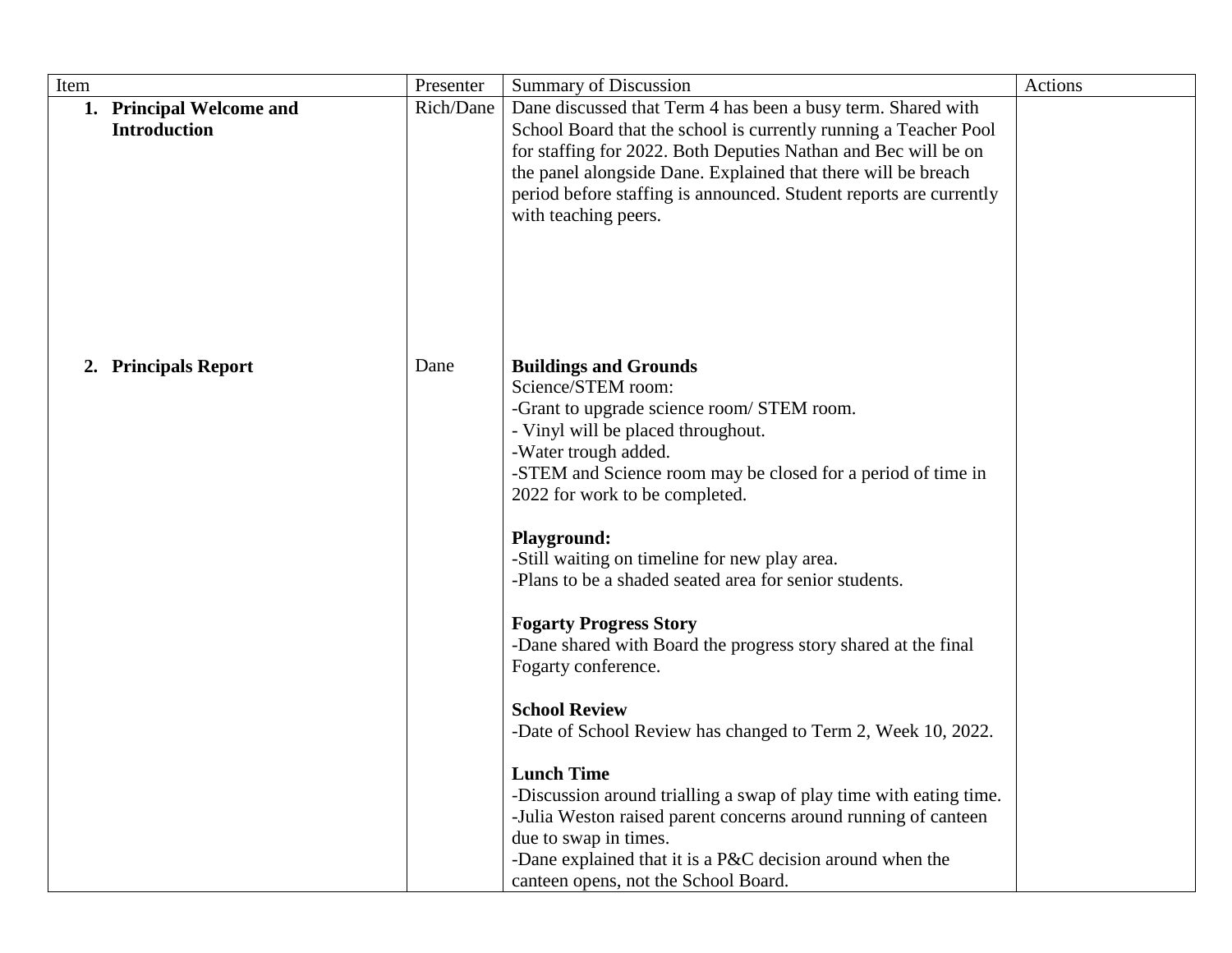|                                                     |                             | -Feedback will be collected from the trial period (Term $1, 2022$ )<br><b>Fogarty Plan:</b><br>-Dane shared 3 school targets outlined in the plan.<br>-KPIs to be added by the administration team.                                                                                                                                                                                                                                                                                                                                                              |  |
|-----------------------------------------------------|-----------------------------|------------------------------------------------------------------------------------------------------------------------------------------------------------------------------------------------------------------------------------------------------------------------------------------------------------------------------------------------------------------------------------------------------------------------------------------------------------------------------------------------------------------------------------------------------------------|--|
| 3. Finance Report                                   | Dane on<br>behalf of<br>Sue | -Actionable Item: Signing off on voluntary contributions.<br>-Booklists discussion<br>-\$5 increase for swimming (in-line with the cost of the bus).<br>-Colour coding confirmation needed from Sue.<br>-Breaking up into subject areas has shown success.<br>-Trevor Walters raised that there perhaps needs to be more<br>clarification around what Mathematics means.<br>-Discussion around the ideas of a thermometer to show voluntary<br>contributions to school community. No decision made.<br>-No objections to fees and charges from the School Board. |  |
| 4. Business Arising from Previous<br><b>Minutes</b> | Nil                         |                                                                                                                                                                                                                                                                                                                                                                                                                                                                                                                                                                  |  |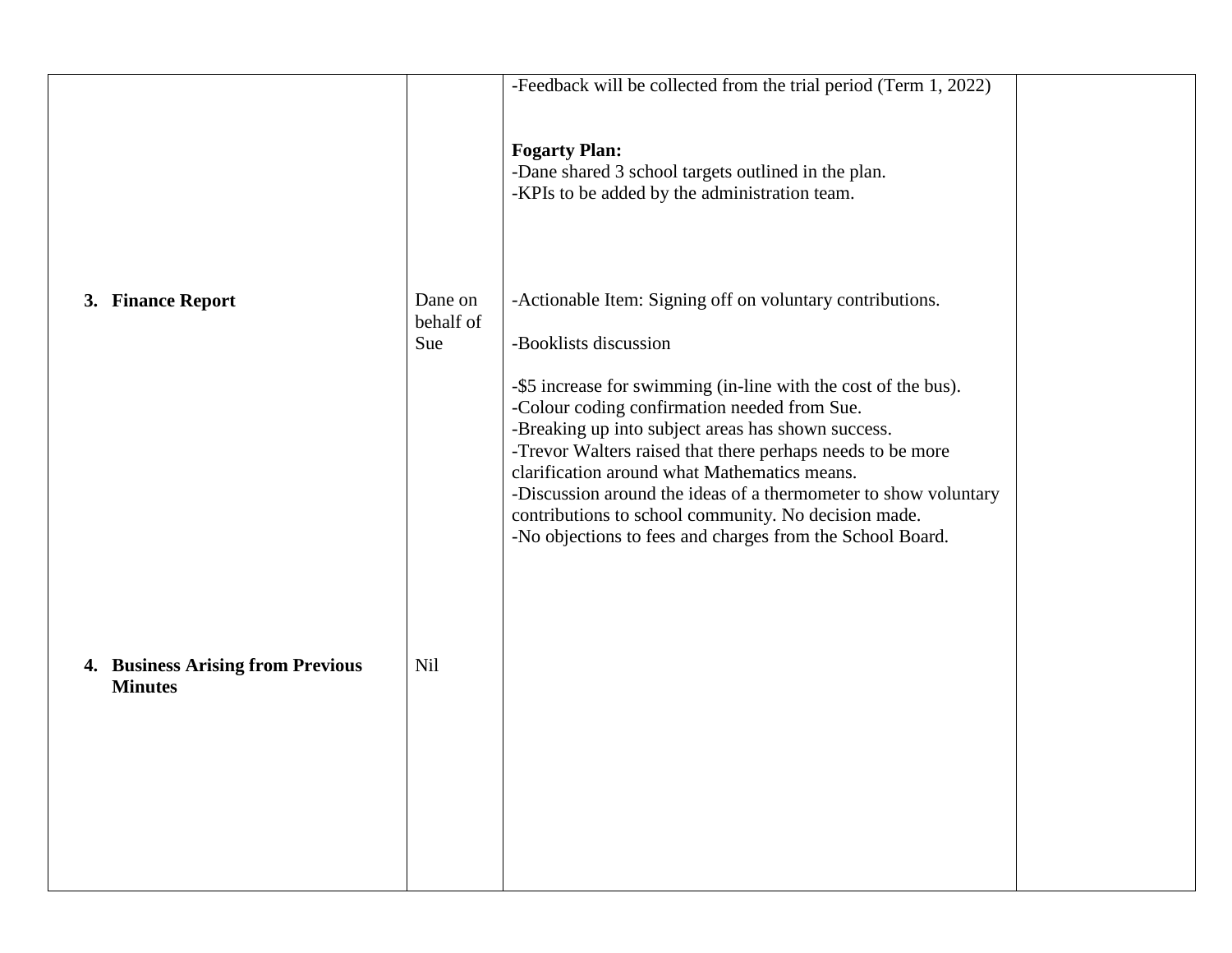| 5. Board Self-Assessment   | Rich/<br>Dane | School Board discussed that they are happy with the survey and<br>decision was made to continue using the survey next year.<br><b>Meeting Minutes</b><br>-Concerns raised that the meeting minutes are not updated on the<br>school website. Dane outlined that we are looking at an overall<br>communication strategy at the school. Dane to find out who is in<br>charge of website and finalise what form of communication we<br>will use at the school.                                                                                                                                                                                                                                   | Dane to find out who<br>is in charge of<br>website and finalise<br>what form of<br>communication we<br>will use at the school. |
|----------------------------|---------------|-----------------------------------------------------------------------------------------------------------------------------------------------------------------------------------------------------------------------------------------------------------------------------------------------------------------------------------------------------------------------------------------------------------------------------------------------------------------------------------------------------------------------------------------------------------------------------------------------------------------------------------------------------------------------------------------------|--------------------------------------------------------------------------------------------------------------------------------|
| 6. Vaccinations            | Troy          | Troy raised that there are people in the school community who<br>will be losing their jobs and asked what effect this will have on<br>our school staff? He also asked that if in 6 months, the<br>government mandates 6-11 year olds to be vaccinated, where do<br>we stand as a school/school board?<br>Dane shared that he is not at liberty to share staff health records.<br>That the school would follow the Department of Education's<br>stance. Dane raised that information is currently being collected<br>around vaccinations and that the school is on track to fill all<br>teaching positions for 2022. Ultimately, the school is obligated to<br>follow the government's advice. |                                                                                                                                |
| <b>7. General Business</b> | Rich          | Rich announced that he will be standing down as School Board<br>Chair. He shared that he will still like to be a Board Member as a<br>parent.<br>Discussion around Board Member, Riria Grant. Riria has been<br>unable to attend consecutive meetings. Dane to contact Riria to<br>see if she wishes to stand down. Dane to track tenures of Board<br>Members. Discussion around approaching community members.<br>Dane to contact Cindy Kerr, Warnbro Community High School                                                                                                                                                                                                                  | Dane to contact Riria<br>Dane to check<br>member tenures<br>Dane to approach<br>Cindy Kerr                                     |